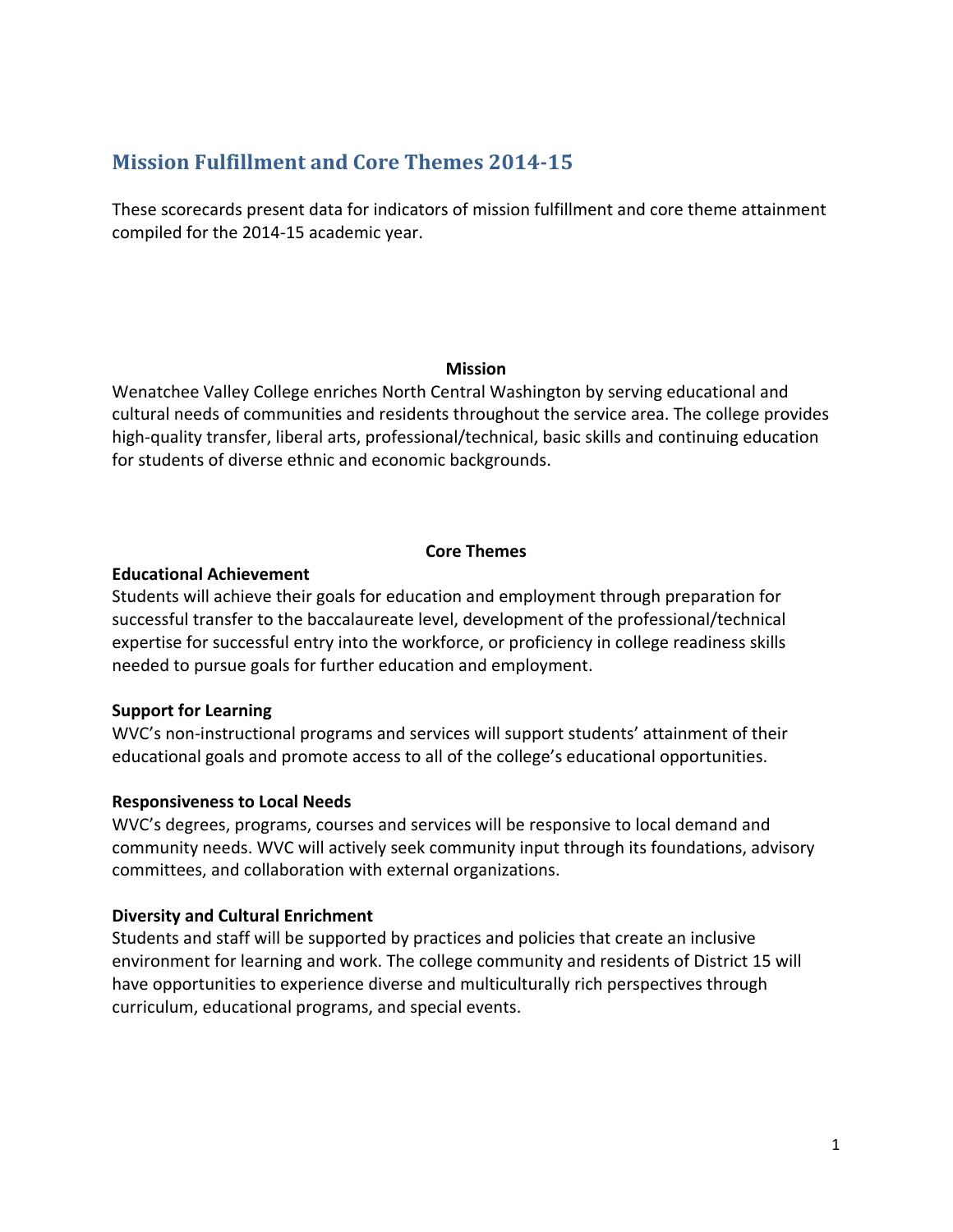# Mission Fulfillment 2014-15

# **Overall Mission Fulfillment Score: 94%**

# **Student Success**

**Points Possible: 100 Points Achieved: 95**

# **Performance Exceeding Benchmark:**

- Retention and completion for Opportunity Grant and Perkins programs; retention for CAMP program
- Skill gains for ABE and ESL students
- Retention and 15 credits earned in the first year for transfer students

# **Performance Meeting Benchmark:**

- Retention for workforce, developmental, and basic skills students
- 15 credits earned in the first year for workforce, and developmental students
- Degree completion for transfer students
- Degree/certificate completion for workforce students
- Student satisfaction with libraries, facilities, and technology support

# **Performance Not Meeting Benchmark:**

• Employment rate for workforce students who left WVC in 2012-13 with at least 45 credits and GPA of 2.0 or higher

# **Community Engagement**

**Points Possible: 100 Points Achieved: 92**

# **Performance Exceeding Benchmark:**

- Representation of Latino students (Wenatchee) relative to district population demographics
- Running Start student participation from smaller high schools in WVC service district

# **Performance Meeting Benchmark:**

- Enrollment relative to state FTE target
- Continuing Education and contract training enrollments
- Events for students and the community
- Percentage of Running Start students attending WVC at Omak
- Student and employee satisfaction with college environment
- Native American student enrollments for WVC at Omak
- Success of Hispanic and Native American students in moving from developmental to college-level math

# **Performance Not Meeting Benchmark:**

• The proportion of Latino and Native American employees relative to student population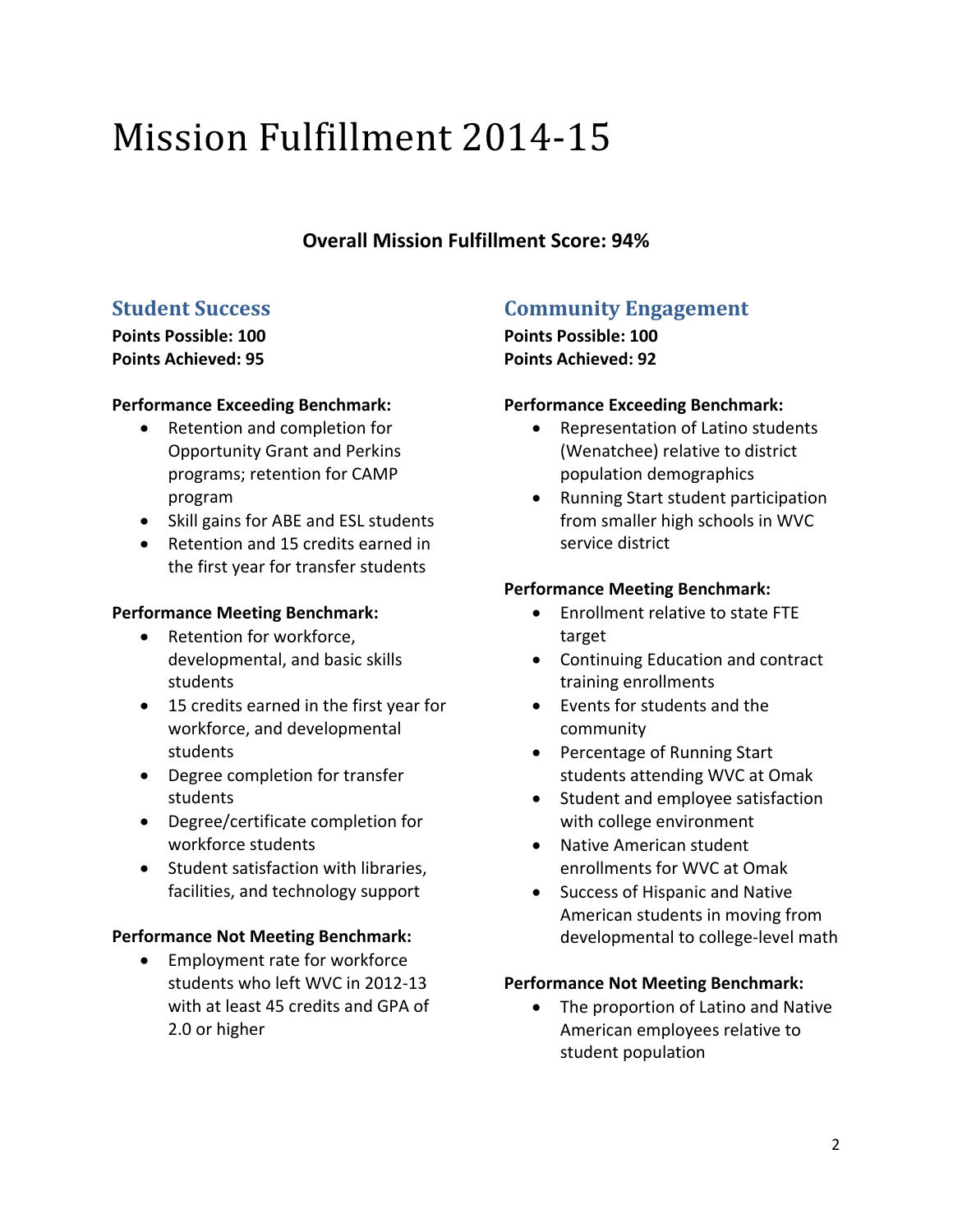# **Educational Achievement Scorecard**

Objective: Students will achieve their goals for education and employment through preparation for successful transfer to the baccalaureate level, development of the professional/technical expertise for successful entry into the workforce, or proficiency in college readiness skills needed to pursue goals for further education and employment.

| Quantitative              | <b>Benchmark for Expected Performance</b>          | <b>Current Data</b>    | <b>Result</b> |  |
|---------------------------|----------------------------------------------------|------------------------|---------------|--|
| <b>Measures</b>           |                                                    |                        |               |  |
| Retention                 | Transfer students:                                 | Fall 2013 to Fall 2014 |               |  |
|                           | Fall to fall retention rate between 53%            | 62%                    |               |  |
|                           | and 61%                                            |                        |               |  |
|                           | Workforce students:                                | Fall 2013 to Fall 2014 |               |  |
|                           | Fall to fall retention rate between 40%<br>and 56% | 53%                    |               |  |
|                           | Developmental students:                            | Fall 2013 to Fall 2014 |               |  |
|                           | Fall to fall retention rate between 42%<br>and 55% | 54%                    |               |  |
|                           | Basic skills students:                             | Fall 2014 to Spring    |               |  |
|                           | Fall to spring retention rate between              | 2015                   |               |  |
|                           | 19% and 28%                                        | 23%                    |               |  |
|                           |                                                    |                        |               |  |
| Student                   | Transfer students:                                 | Fall 2014 entering     |               |  |
| Achievement point:        | Point earned rate between 64% and                  | cohort                 |               |  |
| $1st$ 15 credits in first | 73%                                                | 74%                    |               |  |
| year                      | Workforce students:                                | Fall 2014 entering     |               |  |
|                           | Point earned rate between 57% and                  | cohort                 |               |  |
|                           | 77%                                                | 62%                    |               |  |
|                           | Developmental students:                            | Fall 2014 entering     |               |  |
|                           | Point earned rate between 56% and                  | cohort                 |               |  |
|                           | 67%                                                | 59%                    |               |  |
| Completion within         | Transfer students:                                 | Fall 2012 entering     |               |  |
| IPEDS standard of         | Completion rate between 22% and                    | cohort                 |               |  |
| 150% time (3 years        | 26%                                                | 26%                    |               |  |
| for degree, 1.5           | Workforce students:                                | Fall 2012 entering     |               |  |
| years for certificate)    | Completion rate between 20% and                    | cohort                 |               |  |
|                           | 54%                                                | 32%                    |               |  |
|                           |                                                    |                        |               |  |

#### **Student Progress Indicators**



**a** = Result exceeds target  $\triangle$  = Result is approaching target  $\triangle$  = Result is below target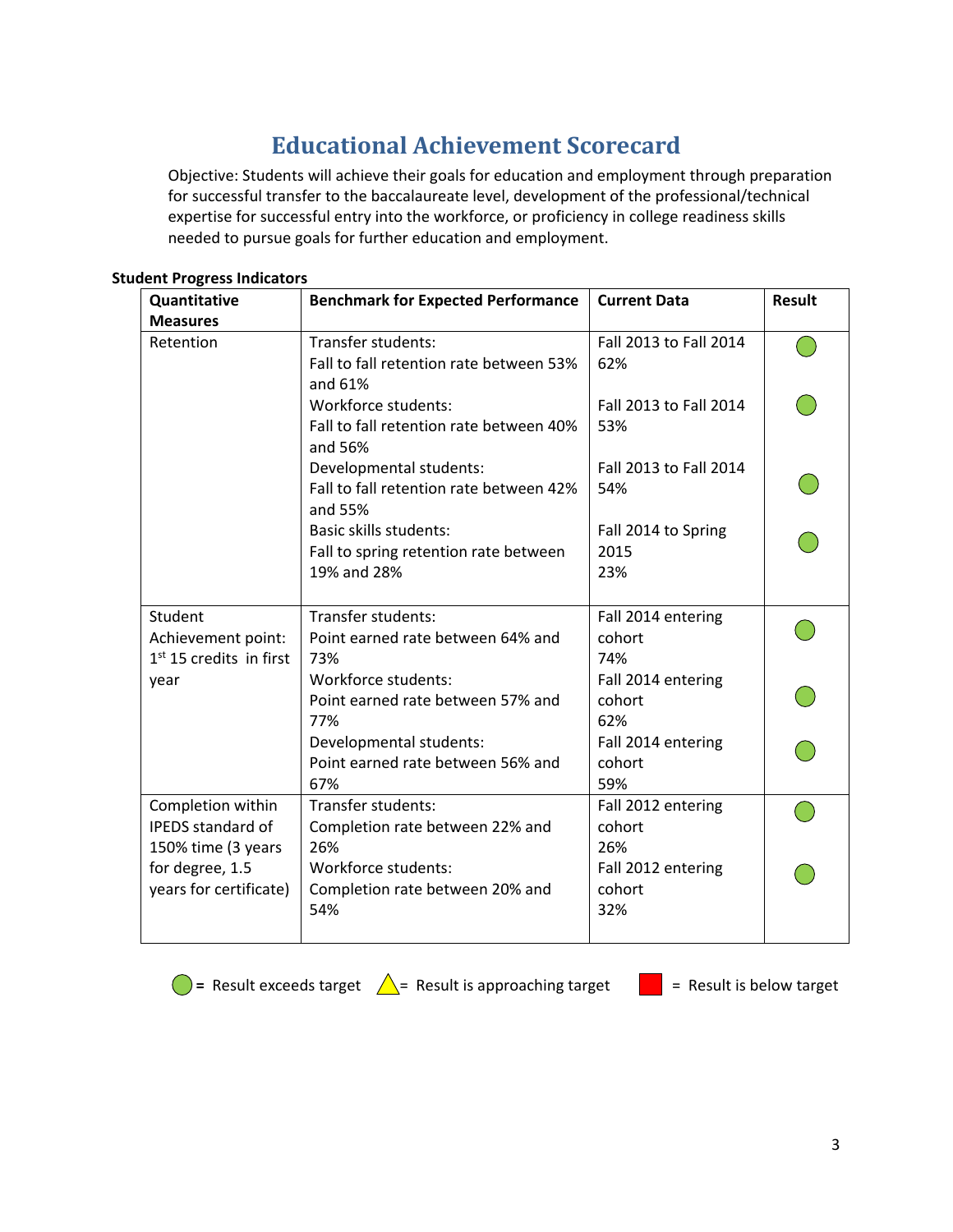### **Student Transition Indicators**

| Quantitative                                   | <b>Benchmark for Expected Performance</b>                                                                                                   | <b>Current Data</b>                                                                                                                                                                                                                                    | <b>Result</b>                                   |
|------------------------------------------------|---------------------------------------------------------------------------------------------------------------------------------------------|--------------------------------------------------------------------------------------------------------------------------------------------------------------------------------------------------------------------------------------------------------|-------------------------------------------------|
| <b>Measures</b>                                |                                                                                                                                             |                                                                                                                                                                                                                                                        |                                                 |
| Enrollment/completion<br>at 4-year institution | Transfer students: Percentage of<br>students earning a degree within four<br>years after completing AAS between<br>42% and 46%              | 358 graduates in 2009-10; 45%<br>(160) earned awards through<br>spring 2014                                                                                                                                                                            |                                                 |
| Employment                                     | Workforce students: employment rate<br>between 79% and 86% for students<br>leaving WVC with at least 45 credits<br>and GPA of 2.0 or higher | Students who left WVC in 2012-<br>13:74.6% employment<br>NOTE: this result has not been<br>updated from last year as SBCTC<br>has not yet released new data                                                                                            |                                                 |
| Transition to college                          | Former ABE students: enrollment rate<br>in developmental or college-level<br>courses for students in ABE level 4 or<br>GED prep             | 2014-15:21%                                                                                                                                                                                                                                            | No target<br>set due<br>to<br>changes<br>in GED |
| <b>Student Surveys</b>                         | Core abilities: students' self-<br>assessment is "Agree" or better;<br>Average rating on Instruction items is<br>"satisfactory" or better   | Spring 2013 student survey:<br>average 4.42 (5 point scale) for<br>student experience questions<br>2013-14 graduate surveys:<br>average 4.43 (5 point scale) on<br>core abilities; average 3.45 (4<br>point scale) on satisfaction with<br>instruction |                                                 |
| <b>External Certification</b>                  | 100% of programs with external exams<br>meeting pass rate targets                                                                           | Pass rates:<br>Nursing - RN: 96% (2015)<br>Nursing - LPN: 100% (2015)<br>Radiologic Tech (2014) 90%<br>Medical Lab Tech (2014) 94%                                                                                                                     |                                                 |

**C** = Result exceeds target  $\triangle$  = Result is approaching target  $\triangle$  = Result is below target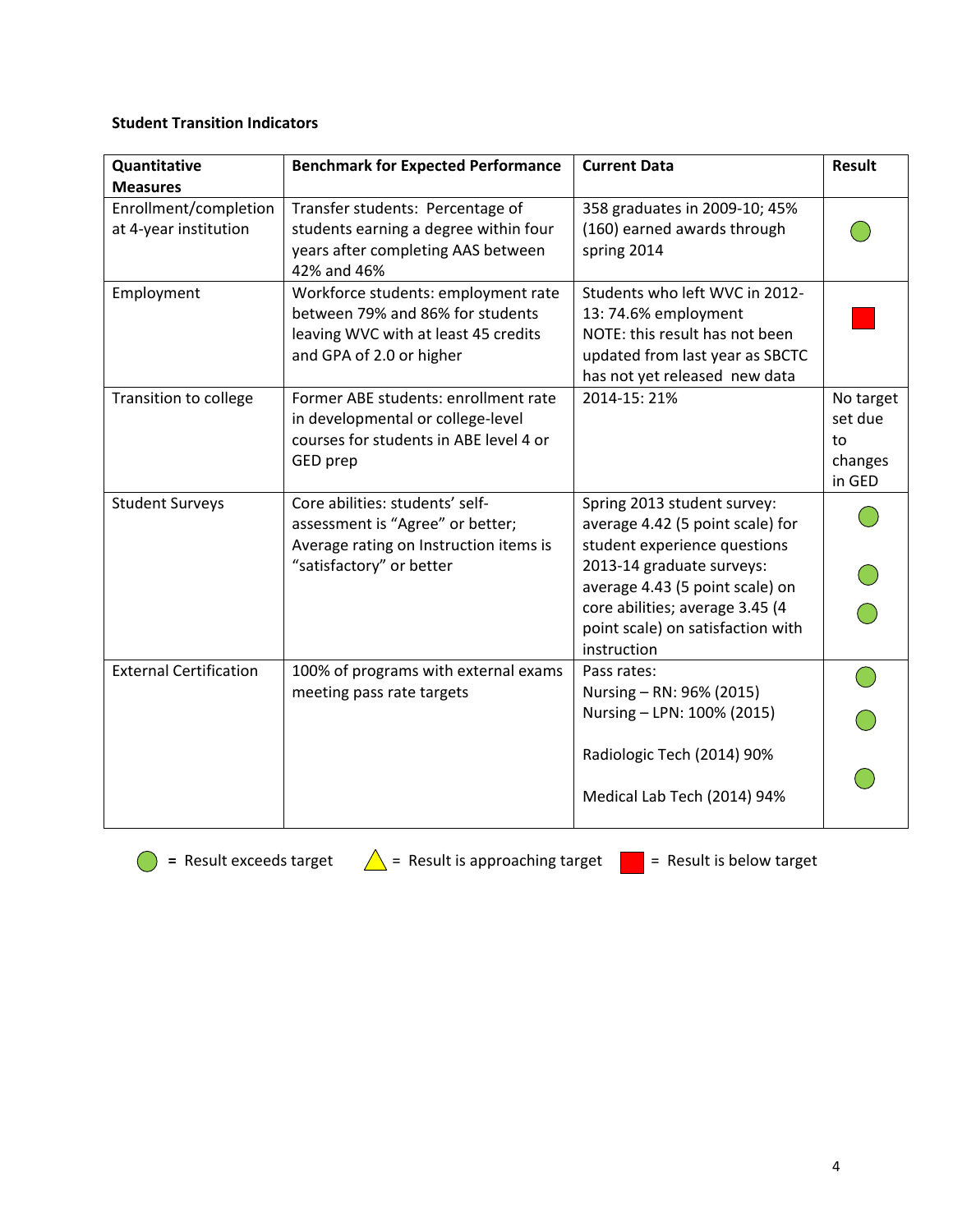# **Support for Learning Scorecard**

Objective: WVC's non-instructional programs and services will support students' attainment of their educational goals and promote access to all of the college's educational opportunities.

| Quantitative<br><b>Measures</b>                                                                | <b>Benchmark for Expected</b><br>Performance                                                                                    | <b>Current Data</b>                                                                                                                                                                                                                                                                                                                                                                                                                         | <b>Result</b> |
|------------------------------------------------------------------------------------------------|---------------------------------------------------------------------------------------------------------------------------------|---------------------------------------------------------------------------------------------------------------------------------------------------------------------------------------------------------------------------------------------------------------------------------------------------------------------------------------------------------------------------------------------------------------------------------------------|---------------|
| Relationship of student<br>development services<br>to student<br>progress/learning<br>outcomes | Retention and completion for<br>CAMP, Opportunity Grant, and<br>Perkins participants; retention<br>for advising center contacts | CAMP 2014-15: $1st$ year retention<br>100%; retention into 2 <sup>nd</sup> year 85%<br>Opportunity Grant 2013-14: 96%<br>of students served retained or<br>completed<br>Perkins 2013-14: 127% of<br>completions target; 111% of<br>retention/transfer target<br><b>Completion Coach: students</b><br>contacted had 82% fall to winter<br>retention (compared to 71% for all<br>students), 72% fall to spring<br>retention (compared to 61%) |               |
| Student satisfaction<br>with services                                                          | "Satisfactory" or better on<br>graduation<br>survey/CCSSE/student survey                                                        | Spring 2013 student survey:<br>average 3.62 (5-point scale) for<br>student support questions<br>2013-14 graduate survey: average<br>3.19 rating (4-point scale) on<br>satisfaction with services                                                                                                                                                                                                                                            |               |

## **Student Services Support**

### **Library Support**

| Quantitative<br><b>Measures</b>                       | <b>Benchmark for Expected</b><br>Performance           | <b>Current Data</b>                                                                                  | <b>Result</b> |
|-------------------------------------------------------|--------------------------------------------------------|------------------------------------------------------------------------------------------------------|---------------|
| Support for student<br>learning and core<br>abilities | "Satisfactory" or better on<br>biennial student survey | Spring 2013 student survey: average<br>3.99 on library/website support (5<br>point scale)            |               |
|                                                       | 2013 Library survey                                    | Average rating 4.5 or better (5 point<br>scale) of staff expertise,<br>professionalism, availability |               |
|                                                       | 2013-14 graduate survey                                | Average rating of 3.19 (4 point<br>scale)                                                            |               |

**O** = Result meets target  $\triangle$  = Result is approaching target  $\triangle$  = Result is below target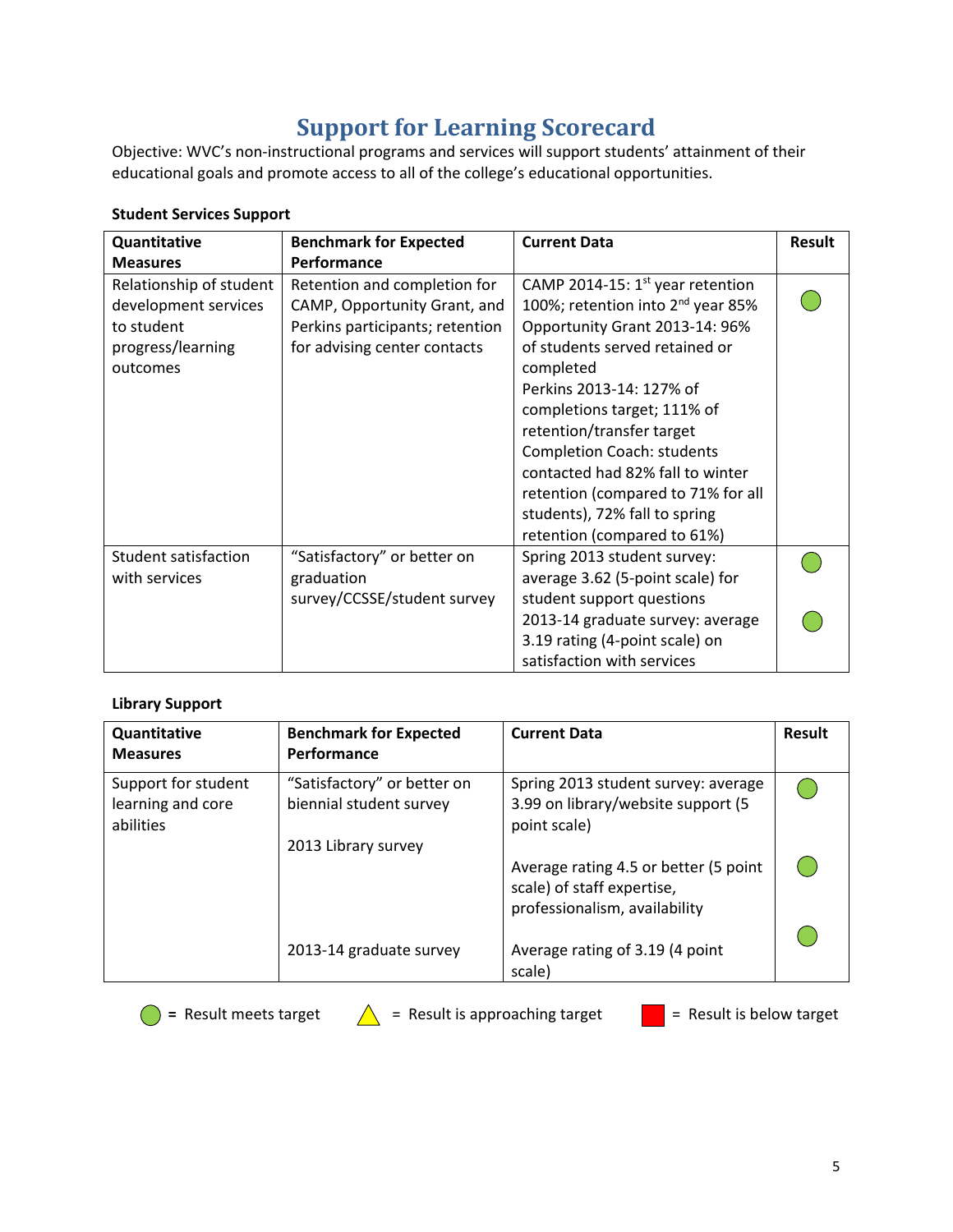## **Infrastructure Support**

| Quantitative<br><b>Measures</b>                                         | <b>Benchmark for Expected</b><br>Performance                                | <b>Current Data</b>                                                                                                                                    | <b>Result</b> |
|-------------------------------------------------------------------------|-----------------------------------------------------------------------------|--------------------------------------------------------------------------------------------------------------------------------------------------------|---------------|
| Sufficiency of facilities,<br>technology to support<br>student learning | Staff and student surveys -<br>average response<br>"satisfactory" or better | Spring 2013 student survey and<br>Winter 2015 staff survey: average<br>responses "satisfactory" or better<br>on facilities and technology<br>questions |               |

**O** = Result meets target  $\triangle$  = Result is approaching target  $\triangle$  = Result is below target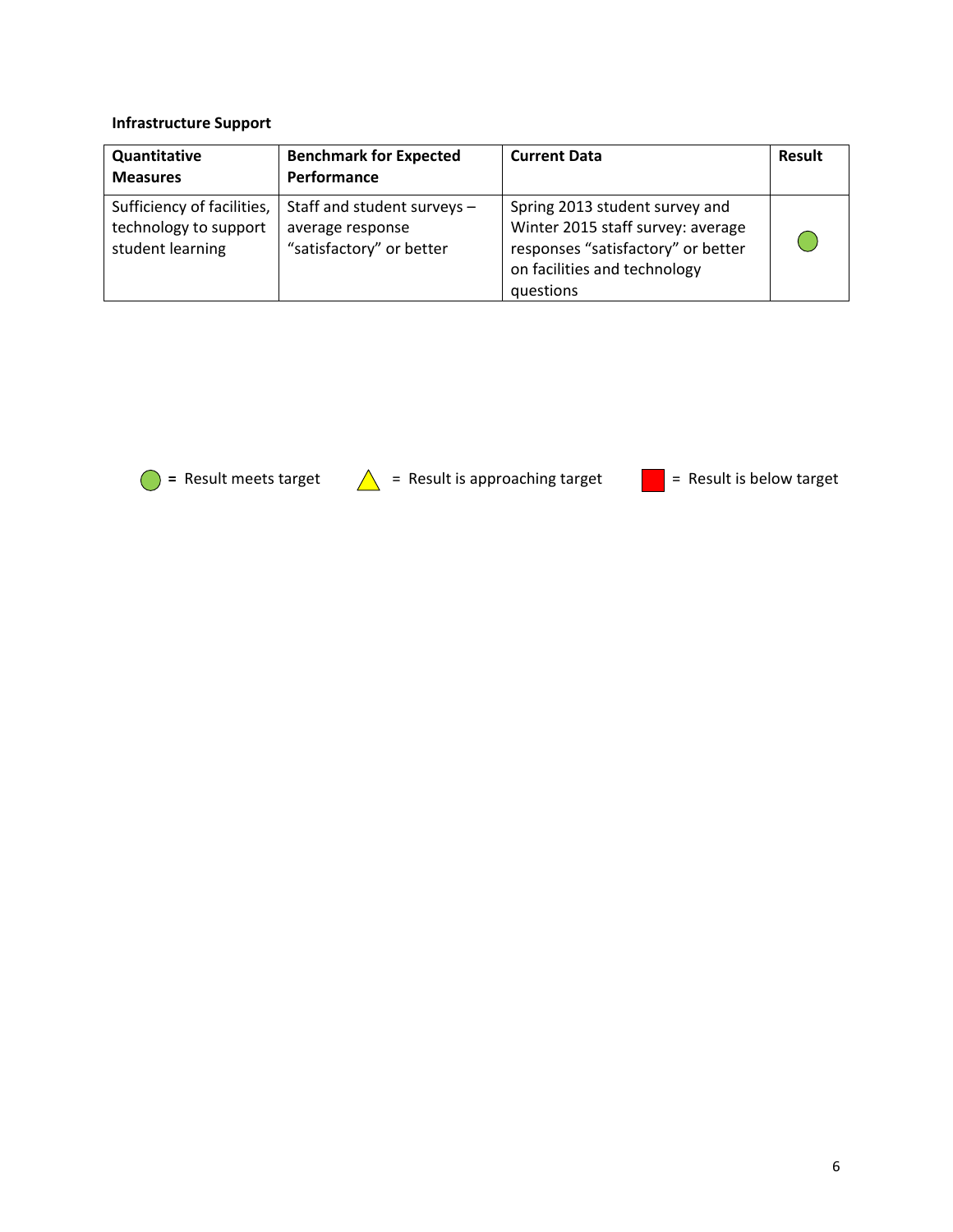# **Responsiveness to Local Needs Scorecard**

Objectives: WVC's degrees, programs, courses and services will be responsive to local demand and community needs. WVC will actively seek community input through its foundations, advisory committees, and collaboration with external organizations.

| <b>Indicators</b>                                  | Quantitative                                            | <b>Benchmark for Expected</b>                                                                   | <b>Current Data</b>                                                                                                                | <b>Result</b>           |
|----------------------------------------------------|---------------------------------------------------------|-------------------------------------------------------------------------------------------------|------------------------------------------------------------------------------------------------------------------------------------|-------------------------|
|                                                    | <b>Measures</b>                                         | Performance                                                                                     |                                                                                                                                    |                         |
| Resource<br>Allocation<br>Related to<br>Demand and | <b>FTE Enrollments</b>                                  | State FTE allocation - meet<br>or exceed                                                        | 2,558 FTEs in 2014-<br>$15 = 101\%$ of state<br>allocation                                                                         |                         |
| Participation                                      | <b>State FTEs</b><br>generated:                         | Monitoring only                                                                                 | Transfer: 1,127<br>Workforce: 925<br>Developmental: 308<br>Basic Skills: 199                                                       |                         |
|                                                    | Headcounts:                                             | Continuing Ed: 1388 to 2110                                                                     | Continuing Ed: 1727                                                                                                                |                         |
|                                                    |                                                         | Running Start: 318 to 522                                                                       | Running Start: 618                                                                                                                 |                         |
|                                                    | Local HS<br>graduate<br>capture<br>(enrollment)<br>rate | New data source -<br>benchmarks not yet<br>established                                          | Overall enrollment<br>rate: 26.3%<br>Largest high schools<br>$56 - 58%$<br>50 or more grads:<br>19%<br>Fewer than 50 grads:<br>21% |                         |
|                                                    | Small HS<br>outreach                                    | Percentage of Running Start<br>enrollment at Omak<br>campus: between 8% and<br>13%              | 2014-15: 12%                                                                                                                       |                         |
|                                                    |                                                         | Avg. number of RS students<br>from smaller high schools:<br>between 141 and 163                 | 2014-15:218                                                                                                                        |                         |
| Industry<br>Relations                              | Contract and<br>employer-based<br>training              | Additional data needed to<br>benchmark                                                          | 224 individuals in<br>four companies<br>enrolled                                                                                   | Prior year<br>134/seven |
| Economic<br>Development                            | Economic impact<br>study 2012                           | Return for students,<br>taxpayers, society<br>WVC contribution to<br>regional economic activity | Total economic<br>impact \$152.8m,<br>representing 3.5% of<br>the regional<br>economy                                              |                         |





= Result meets target  $\triangle$  = Result is approaching target  $\triangle$  = Result is below target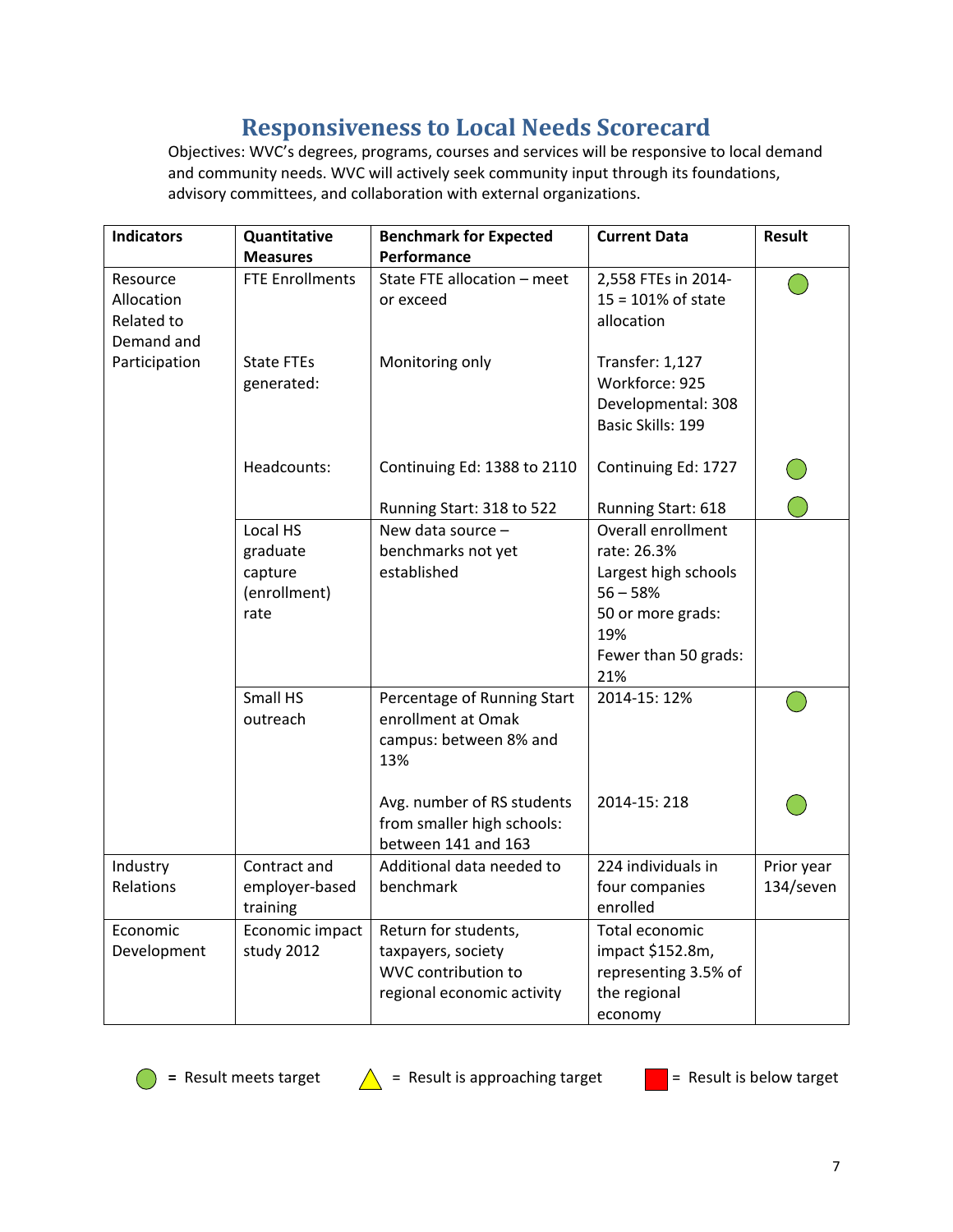# **Diversity and Cultural Enrichment Scorecard**

Objectives: Students and staff will be supported by practices and policies that create an inclusive environment for learning and work. The college community and residents of District 15 will have opportunities to experience diverse and multiculturally rich perspectives through curriculum, educational programs, and special events.

| <b>Indicators</b> | Quantitative    | <b>Benchmark for Expected</b> | <b>Current Data</b>              | <b>Result</b> |
|-------------------|-----------------|-------------------------------|----------------------------------|---------------|
|                   | <b>Measures</b> | Performance                   |                                  |               |
| Inclusive         | Student and     | "Satisfactory" or better on   | Spring 2013 student survey       |               |
| Environment       | staff surveys   | items related to              | and winter 2015 staff survey:    |               |
|                   |                 | inclusiveness of college      | all items with ratings at        |               |
|                   |                 | environment                   | "satisfactory" or better         |               |
|                   | Student and     | Targets based on              | <b>Fall 2015</b>                 |               |
|                   | staff           | demographics in district      | Wenatchee Students: 37%          |               |
|                   | demographics    | population:                   | Hispanic                         |               |
|                   |                 | Students - Hispanic: 20.2%    | Omak Students: 12% Native        |               |
|                   |                 | to 22.3%                      | American                         |               |
|                   |                 | Students - Native American    | Total Students of Color: 49%     |               |
|                   |                 | 3.3% to 3.5%                  |                                  |               |
|                   |                 | Targets based on student      | Staff: 15% Hispanic              |               |
|                   |                 | demographics                  | 1% Native American               |               |
|                   |                 |                               | Total Staff of Color: 20% (42 of |               |
|                   |                 |                               | 209)                             |               |
|                   |                 | Perkins: gender distribution  | 2013-14: 20% of enrollments      |               |
|                   |                 | in workforce programs         | (123% of target), 17% of         |               |
|                   |                 |                               | completions (121% of target)     |               |
|                   |                 |                               | are nontraditional gender        |               |
|                   | Success of      | Reduce achievement gaps:      | Associate degree s - 685         |               |
|                   | underserved     |                               | completions: White 66%,          |               |
|                   | groups          | 2014-15 IPEDS completions     | Native American 2%, Hispanic     |               |
|                   |                 | report:                       | 26%                              |               |
|                   |                 |                               | Workforce 1-year certificate -   |               |
|                   |                 |                               | 161 completions: White 63%,      |               |
|                   |                 |                               | Native American 2%, Hispanic     |               |
|                   |                 |                               | 25%                              |               |
|                   |                 |                               | Workforce short certificates -   |               |
|                   |                 |                               | 331 completions: White 18%,      |               |
|                   |                 |                               | Hispanic 72%                     |               |
|                   |                 | SAI Fall 2009 ATD database    | Developmental to college math    |               |
|                   |                 |                               | within 2 years: White 28%,       |               |
|                   |                 |                               | Native American 25%, Hispanic    |               |
|                   |                 |                               | 28%                              |               |